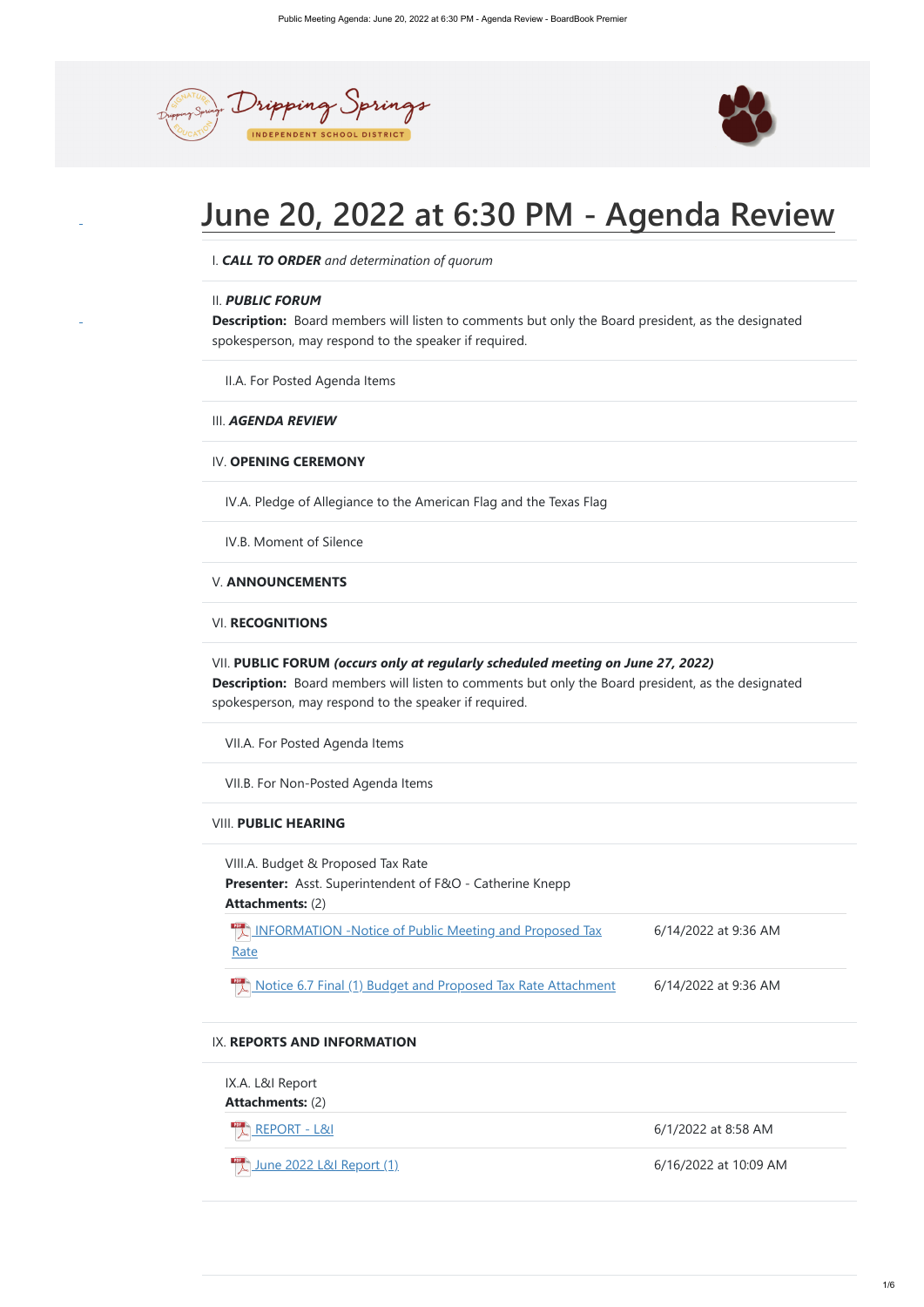| <b>ELL</b> INFORMATION - Student Handbook            | 6/16/2022 at 2:13 PM  |
|------------------------------------------------------|-----------------------|
| 2022-2023 Student Handbook Draft 06.15.22            | 6/16/2022 at 2:41 PM  |
| IX.C. Financial Reports                              |                       |
| <b>Attachments: (3)</b>                              |                       |
| <b>EDET - Financial</b>                              | 6/1/2022 at 9:40 AM   |
| <b>Finance Report - May</b>                          | 6/14/2022 at 3:56 PM  |
| <b>May 2022 Over \$50,000</b>                        | 6/14/2022 at 3:56 PM  |
| IX.D. Audit Update<br><b>Attachments: (2)</b>        |                       |
| <b>AREPORT - Audit Follow-Up</b>                     | 6/1/2022 at 9:43 AM   |
| Audit Update for Board - June attachment             | 6/14/2022 at 9:38 AM  |
| IX.E. Construction Report<br><b>Attachments: (2)</b> |                       |
| <b>EL REPORT - Construction Report</b>               | 6/13/2022 at 9:18 AM  |
| June 2022 Construction Report                        | 6/14/2022 at 1:04 PM  |
| IX.F. 2018 Bond Report<br><b>Attachments: (2)</b>    |                       |
| <b>REPORT - 2018 Bond</b>                            | 6/1/2022 at 9:44 AM   |
| <b>Bond Report</b>                                   | 6/14/2022 at 3:57 PM  |
| IX.G. HR Report                                      |                       |
| <b>Attachments: (2)</b>                              |                       |
| <b>ELA REPORT - June HR Report</b>                   | 6/13/2022 at 5:01 PM  |
| June 2022 HR Board Update                            | 6/14/2022 at 10:17 AM |

[REPORT - Supt Report](https://meetings.boardbook.org/Documents/FileViewerOrPublic/634?file=6587fd28-e59b-45a9-ab43-78b079045296&isFromMeeting=True)  $\overline{6/13/2022}$  at 12:33 PM

**Presenter:**  Superintendent - Holly Morris-Kuentz X.A. Safety & Security



IX.H.1. Legal Fees

IX.H.2. Subdivision, Annexation and Development Notifications

IX.H.3. New Board Member Orientation

# X. **PRESENTATIONS AND DISCUSSION**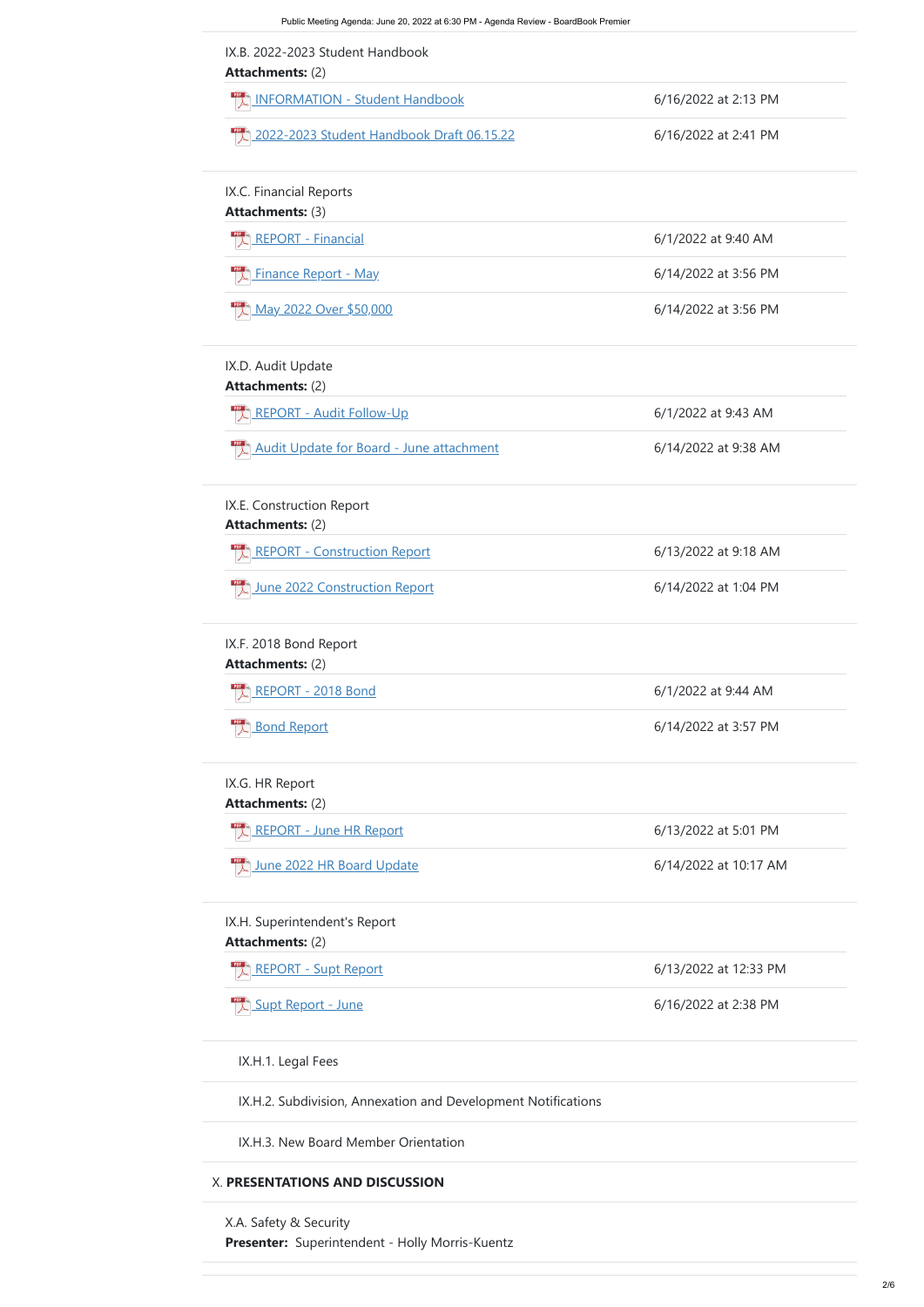**Attachments:** (1) **Attachments:** (2) XI.B.1. UT On Ramps  $\frac{124}{2}$  [UT On Ramps 2022-23](https://meetings.boardbook.org/Documents/FileViewerOrPublic/634?file=e1cace9a-ef23-44af-b23a-fc5e7d9d019e&isFromMeeting=True) **6/16/2022** at 12:27 PM XI.B.2. TCHATT  $\frac{12}{\sqrt{2}}$  [22-23 THCATT MOU Extension](https://meetings.boardbook.org/Documents/FileViewerOrPublic/634?file=9a4e8b4e-abb8-4481-af0e-df3a6594971b&isFromMeeting=True) 6/16/2022 at 12:57 PM [TCHATT 2022-23 MOU](https://meetings.boardbook.org/Documents/FileViewerOrPublic/634?file=54dc6add-7aea-4259-a998-1662b81614ad&isFromMeeting=True) 6/16/2022 at 12:57 PM

| <b>PRESENTATION - Student Success Report</b>                                                                                                                                                                                               | 6/1/2022 at 9:01 AM   |
|--------------------------------------------------------------------------------------------------------------------------------------------------------------------------------------------------------------------------------------------|-----------------------|
| Student Success Report 6-27-22                                                                                                                                                                                                             | 6/14/2022 at 9:13 AM  |
| June Student Success Presentation 2022                                                                                                                                                                                                     | 6/14/2022 at 9:13 AM  |
| X.C. Bond Advisory Committee Recommendations for Remaining 2018 Bond Funds<br>Presenter: Bond Advisory Committee Chairperson, Andrew Hutton and Director of Facilities and<br><b>Construciton, Clint Pruett</b><br><b>Attachments: (1)</b> |                       |
| DISCUSSION - BAC Recommendations                                                                                                                                                                                                           | 6/13/2022 at 3:30 PM  |
| X.D. Child Nutrition Services Audit<br><b>Presenter:</b> Child Nutrition Director - John Crowley<br><b>Attachments: (2)</b>                                                                                                                |                       |
| <b>DISCUSSION - Child Nutrition Services Audit</b>                                                                                                                                                                                         | 6/13/2022 at 2:04 PM  |
| <b>Audit Report</b>                                                                                                                                                                                                                        | 6/13/2022 at 4:58 PM  |
| X.E. TASB Business Recognition Program<br>Presenter: Board President - Mary Jane Hetrick                                                                                                                                                   |                       |
| X.F. Board of Trustees Activity Report<br>Presenter: Board President - Mary Jane Hetrick                                                                                                                                                   |                       |
| X.F.1. DSHS Graduation                                                                                                                                                                                                                     |                       |
| X.F.2. Summer Leadership Institute                                                                                                                                                                                                         |                       |
| <b>XI. CONSENT AGENDA</b>                                                                                                                                                                                                                  |                       |
| XI.A. Approval of Minutes for Recent Board Meetings<br><b>Attachments: (4)</b>                                                                                                                                                             |                       |
| 6.10.22 special                                                                                                                                                                                                                            | 6/13/2022 at 12:26 PM |

 $\frac{1}{2}$  [5.23.22 regular](https://meetings.boardbook.org/Documents/FileViewerOrPublic/634?file=bba13a74-8401-49ee-95c2-b106b222dee2&isFromMeeting=True) 6/13/2022 at 12:26 PM

XI.B. 2022-23 MOUs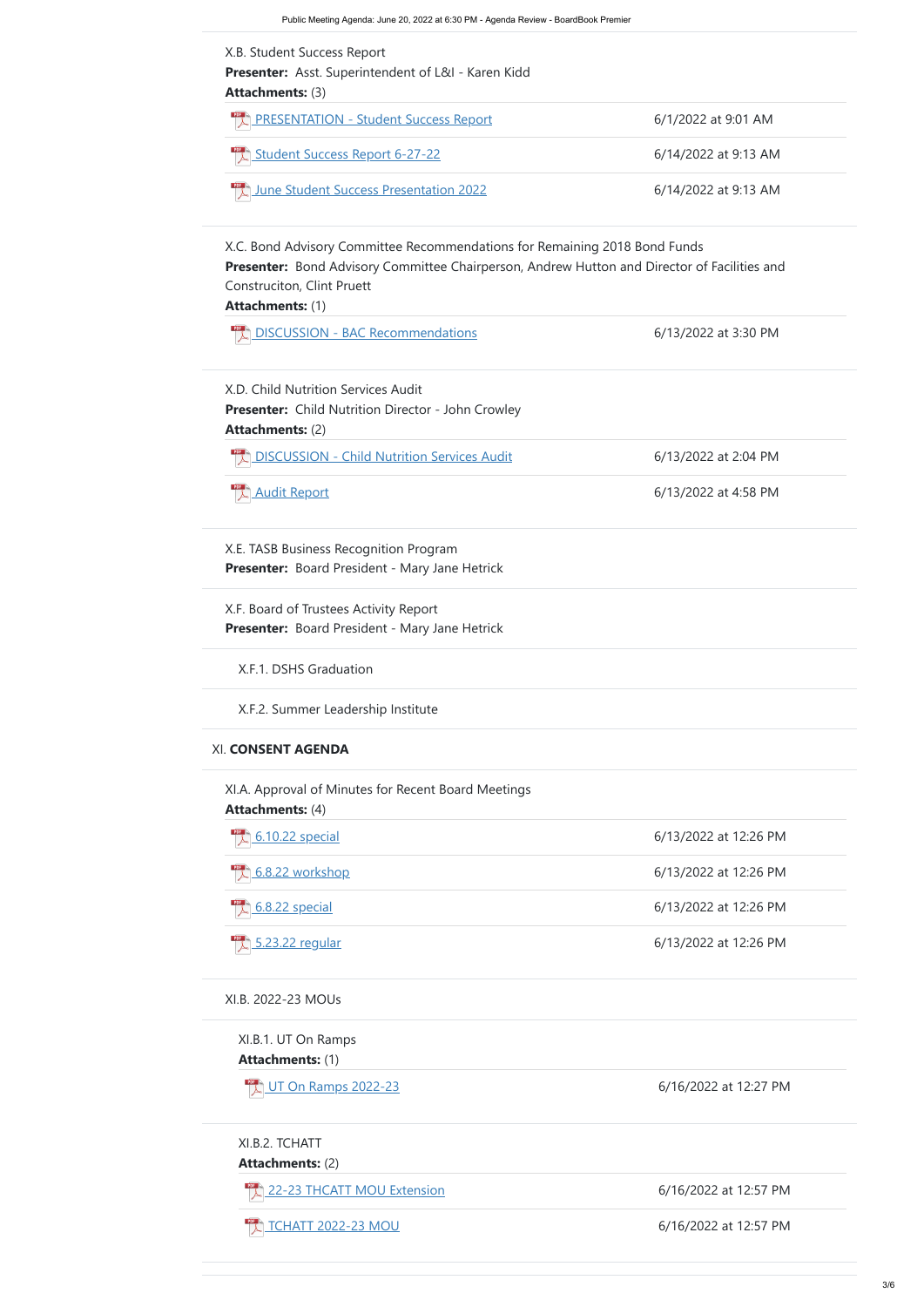**Presenter:** Child Nutrition Director - John Crowley **Attachments:** (1)

[ACTION - Meal Price Increase](https://meetings.boardbook.org/Documents/FileViewerOrPublic/634?file=d1e4b749-1f19-48ad-b799-a97a757e0c88&isFromMeeting=True) 6/14/2022 at 1:51 PM

# **Attachments:** (1)

 $\frac{1}{2}$  [ACTION - Redemption Resolution](https://meetings.boardbook.org/Documents/FileViewerOrPublic/634?file=2de254cf-4638-4bf8-b6c9-13e8afd31f0a&isFromMeeting=True) 6/16/2022 at 2:44 PM

# **Description:**  *No action will be taken on these items until the June 27 meeting.* XII. **ACTION**

**Attachments:** (2)

[ACTION - Final Budget Amendments](https://meetings.boardbook.org/Documents/FileViewerOrPublic/634?file=7ff88920-b92d-43bb-824e-7be874100960&isFromMeeting=True) 6/17/2022 at 3:37 PM

 $\frac{1}{2}$  [Budget Amendments - As of 6.30.2022 revised for gasb 87](https://meetings.boardbook.org/Documents/FileViewerOrPublic/634?file=af8a967d-b997-464d-b958-fdb0ad7a775e&isFromMeeting=True) 6/17/2022 at 3:38 PM

**Attachments:** (2)

**Presenter:**  Director of Facilities & Construction - Clint Pruett

# **Attachments:** (1)

 $PDF$ [ACTION - Increase Central Admin and CDC Project Budget](https://meetings.boardbook.org/Documents/FileViewerOrPublic/634?file=12c183c5-c802-4867-81fb-c65516aefacf&isFromMeeting=True) 6/14/2022 at 8:54 AM

**Presenter:**  Director of Facilities & Construction - Clint Pruett

**Attachments:** (1)

[ACTION - DSES Space Shuttle Project](https://meetings.boardbook.org/Documents/FileViewerOrPublic/634?file=6f31788f-8f20-4f46-9de7-52807c79270e&isFromMeeting=True) 6/14/2022 at 8:45 AM

Presenter: Community Services Director - Lucy Hansen **Attachments:** (1) XII.C. Consideration / Approval of Employee Child Care Benefit

[ACTION - Child Care Benefit](https://meetings.boardbook.org/Documents/FileViewerOrPublic/634?file=fdddd776-1346-43be-8729-7eb777480a96&isFromMeeting=True) 6/2/2022 at 1:27 PM

XII.A. Consideration / Approval of a resolution by the board of trustees of the Dripping Springs Independent School District providing for the defeasance and calling for redemption certain currently outstanding obligations of the district; directing that the board secretary, or their designee effectuate the redemption of these obligations; authorizing the execution of an escrow agreement; and other matters in connection therewith.

**Presenter:** Catherine Knepp and Dan Wegmiller, Specialized Public Finance Inc.

**Presenter:**  Asst. Superintendent of F&O - Catherine Knepp XII.D. Consideration / Approval of Final 2021-2022 Budget Amendments

XII.B. Consideration / Approval of Child Nutrition Adult Meal Prices for the Remainder of the 2021-22 Fiscal Year

XII.E. Consideration / Approval of Annual Budget

**Presenter:** Asst. Superintendent of F&O - Catherine Knepp

| ACTION - Adoption of 2022-23 Budget  | 6/14/2022 at 10:29 AM |
|--------------------------------------|-----------------------|
| <b>Demand Strute 2022-23 6.17.22</b> | 6/17/2022 at 3:43 PM  |

XII.F. Consideration / Approval of the Recommendation to Use Unspent 2018 Bond Funds to Increase the Central Administration and Child Development Center Project Budget

XII.G. Consideration / Approval of the Recommendation to Use Unspent 2018 Bond Funds for the Dripping Springs

Elementary (DSE) Space Shuttle Project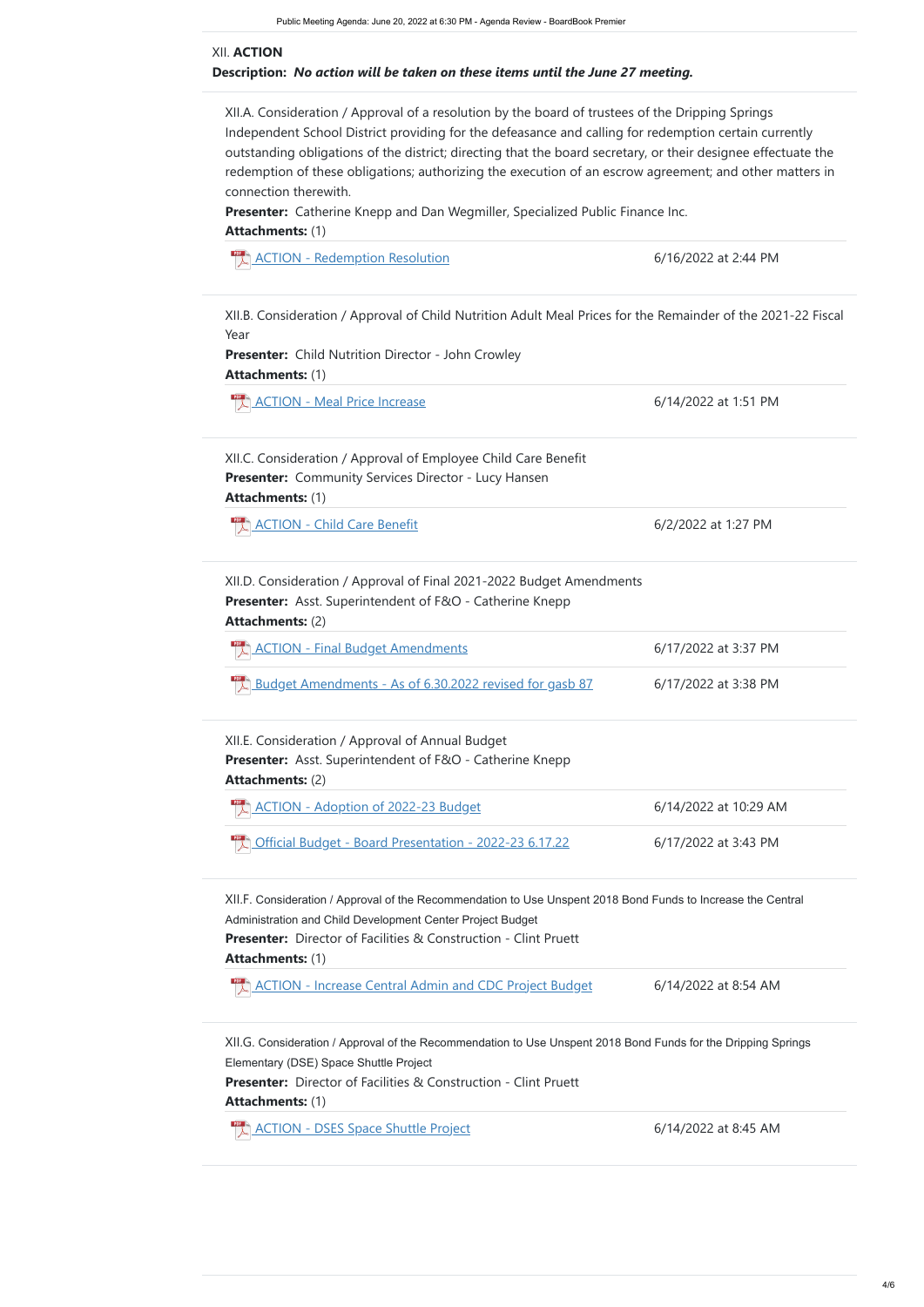**Presenter:**  Asst. Superintendent of L&I - Karen Kidd **Attachments:** (2)



| XII.N. Consideration / Approval of Student Code of Conduct<br>Presenter: Asst. Superintendent of L&I - Karen Kidd |                      |  |
|-------------------------------------------------------------------------------------------------------------------|----------------------|--|
|                                                                                                                   |                      |  |
| <b>ACTION - Student Code of Conduct</b>                                                                           | 6/1/2022 at 9:04 AM  |  |
| 2022-2023 DRAFT Dripping Springs ISD Student Code of<br><b>Conduct and Extracurricular Code of Conduct</b>        | 6/13/2022 at 3:11 PM |  |





[FEC Local](https://meetings.boardbook.org/Documents/FileViewerOrPublic/634?file=cfb9c01f-afe3-4a28-a1c4-f7d4b87f7b10&isFromMeeting=True) 6/16/2022 at 2:10 PM